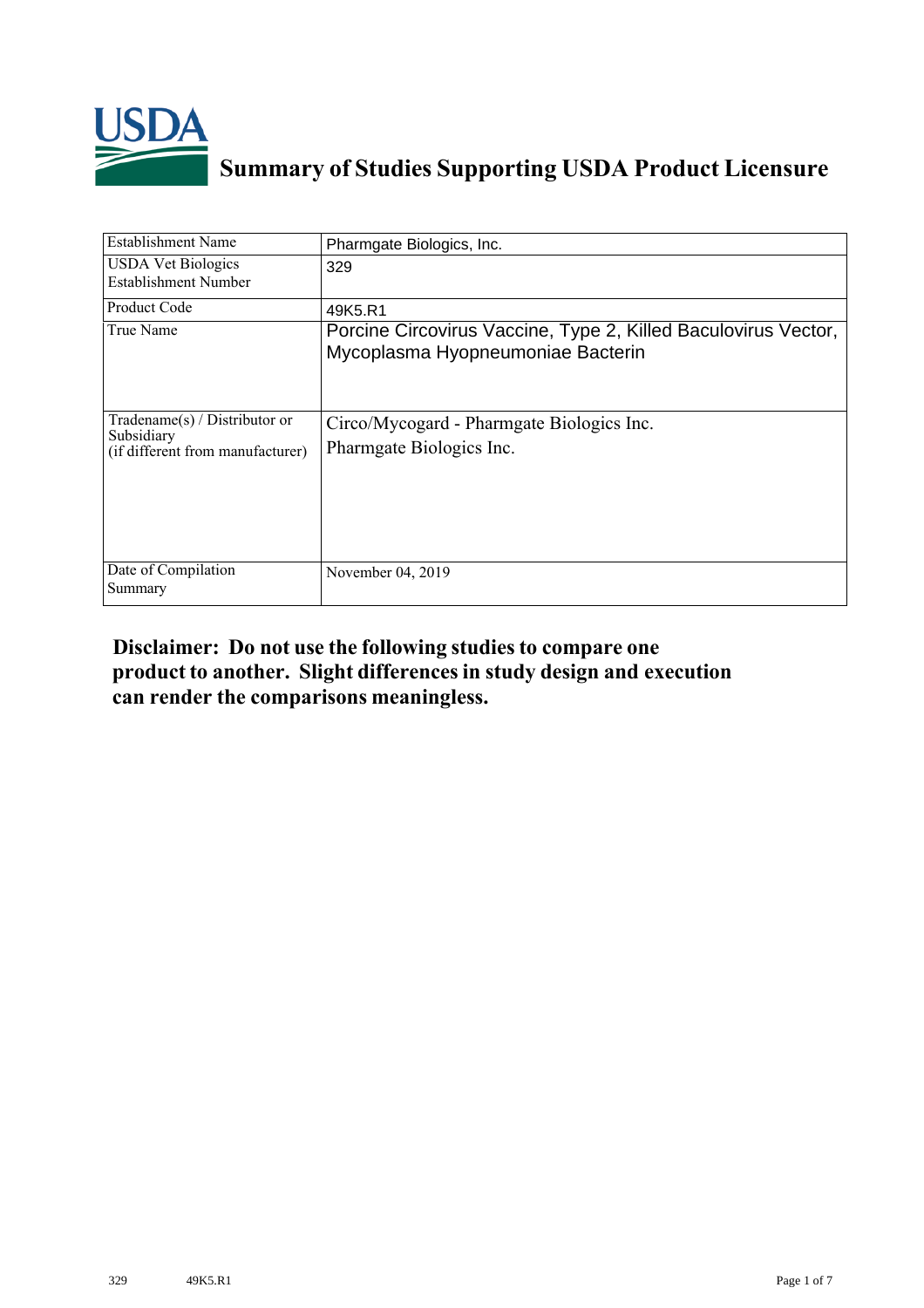| <b>Study Type</b>              |                                                                | Efficacy                              |                                                                    |  |  |  |  |  |
|--------------------------------|----------------------------------------------------------------|---------------------------------------|--------------------------------------------------------------------|--|--|--|--|--|
| <b>Pertaining to</b>           | Circovirus, Porcine, Type 2 (PCV2)                             |                                       |                                                                    |  |  |  |  |  |
| <b>Study Purpose</b>           | Pivotal efficacy against porcine circovirus-associated disease |                                       |                                                                    |  |  |  |  |  |
| <b>Product Administration</b>  | One dose administered intramuscularly.                         |                                       |                                                                    |  |  |  |  |  |
| <b>Study Animals</b>           |                                                                |                                       | Caesarian-derived, colostrum deprived pigs vaccinated at 12 days   |  |  |  |  |  |
|                                |                                                                |                                       | $\pm 1$ day of age and randomly divided into 20 vaccinates and 20  |  |  |  |  |  |
|                                |                                                                | controls. 4 pigs served as sentinels. |                                                                    |  |  |  |  |  |
| <b>Challenge Description</b>   |                                                                |                                       | All pigs were challenged 31 days after vaccination with two        |  |  |  |  |  |
|                                |                                                                | different strains of PCV2b            |                                                                    |  |  |  |  |  |
| <b>Interval observed after</b> |                                                                |                                       | Lymphoid tissues (iliac, mesenteric, tonsil, and tracheobronchial) |  |  |  |  |  |
| challenge                      | were evaluated at 4 weeks (28 days) after challenge.           |                                       |                                                                    |  |  |  |  |  |
| <b>Results</b>                 | Summary of PCV2 tissue colonization in lymphoid tissue.        |                                       |                                                                    |  |  |  |  |  |
|                                |                                                                | <b>Treatment Group</b>                | PCV2 positive in lymphoid tissue                                   |  |  |  |  |  |
|                                |                                                                | <b>Vaccinates</b>                     | 3/20                                                               |  |  |  |  |  |
|                                |                                                                | <b>Controls</b>                       | 17/20                                                              |  |  |  |  |  |
|                                |                                                                |                                       |                                                                    |  |  |  |  |  |
|                                |                                                                |                                       | Summary of lymphoid depletion observed in lymphoid tissue.         |  |  |  |  |  |
|                                |                                                                | <b>Treatment Group</b>                | <b>Lymphoid depletion</b>                                          |  |  |  |  |  |
|                                |                                                                | <b>Vaccinates</b>                     | 3/20                                                               |  |  |  |  |  |
|                                | <b>Controls</b><br>16/20                                       |                                       |                                                                    |  |  |  |  |  |
|                                | No adverse events were reported in the 4 sentinel pigs.        |                                       |                                                                    |  |  |  |  |  |
|                                |                                                                | Raw data shown on attached pages.     |                                                                    |  |  |  |  |  |
| <b>USDA Approval Date</b>      | 12/17/2013                                                     |                                       |                                                                    |  |  |  |  |  |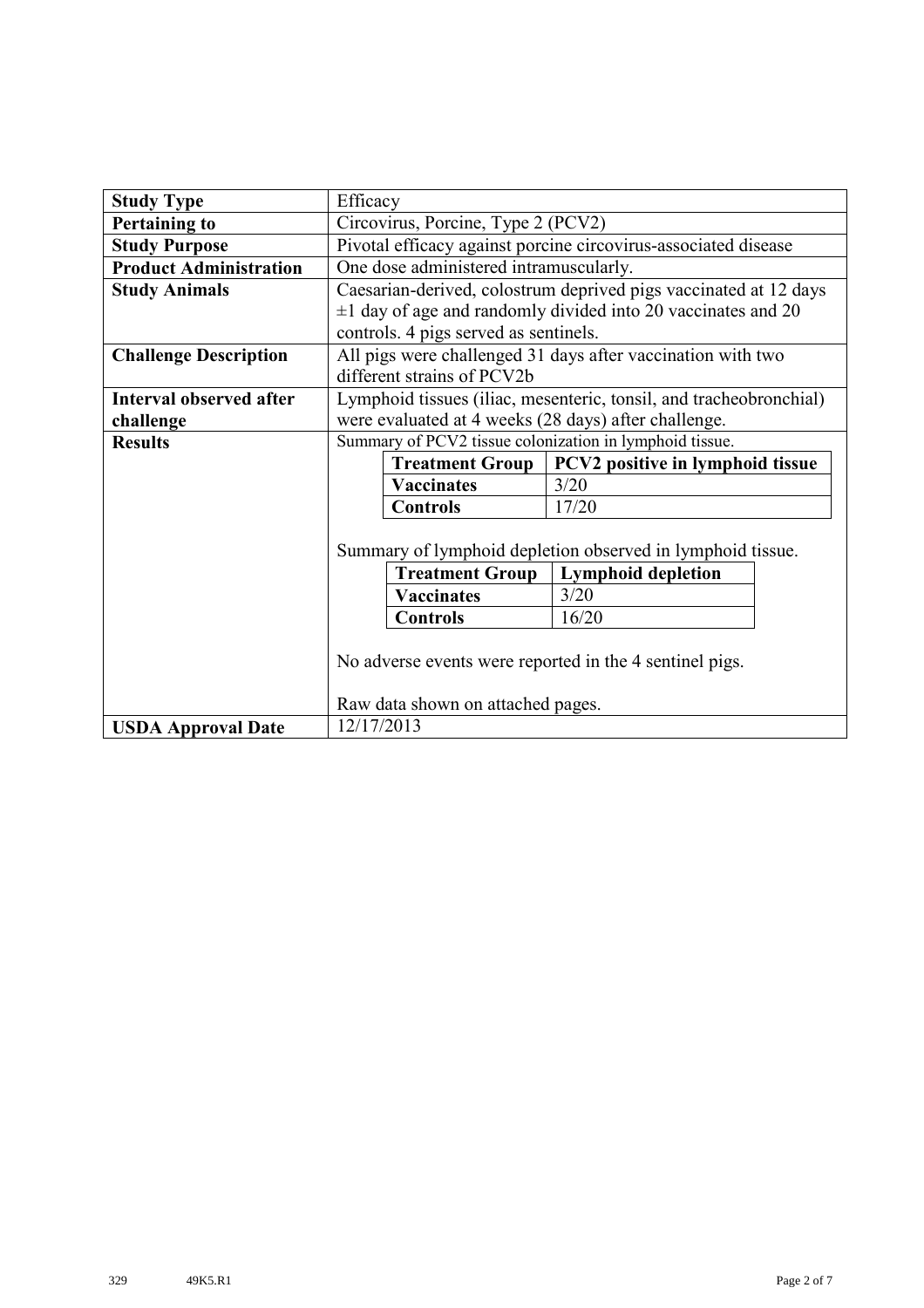|                | <b>Tonsil</b>    |                  | <b>MLN</b>       |                         | <b>ILN</b>                         |                  | <b>TBLN</b>      |                                  | <b>TOTALS</b>           |                  |                                              |                                              |
|----------------|------------------|------------------|------------------|-------------------------|------------------------------------|------------------|------------------|----------------------------------|-------------------------|------------------|----------------------------------------------|----------------------------------------------|
|                | <b>IHC</b>       | LD               | <b>IHC</b>       | <b>LD</b>               | <b>IHC</b>                         | LD               | <b>IHC</b>       | LD                               | IHC-total               | LD-total         | <b>Gross Pathology and</b><br><b>Remarks</b> | <b>Diagnosis</b>                             |
| $\overline{c}$ | $\mathbf{1}$     | $\mathbf{1}$     | $\mathbf{1}$     | $\mathbf{1}$            | $\theta$                           | $\Omega$         | $\theta$         | $\mathbf{1}$                     | $\overline{2}$          | 3                | No gross lesions                             | Normal                                       |
| $\overline{4}$ | $\theta$         | $\Omega$         | $\mathbf{1}$     | $\theta$                | $\mathbf{1}$                       | $\theta$         | $\mathbf{1}$     | $\overline{0}$                   | 3                       | $\mathbf{0}$     | No gross lesions                             | Normal                                       |
| 6              | $\theta$         | $\theta$         | $\theta$         | $\theta$                | $\mathbf{1}$                       |                  | $\theta$         | $\overline{0}$                   | $\mathbf{1}$            | $\mathbf{1}$     | Consolidation                                | Minor pneumoniae                             |
| $\overline{7}$ | $\theta$         | $\overline{0}$   | $\mathbf{0}$     | $\overline{0}$          | $\overline{0}$                     | $\overline{0}$   | $\theta$         | $\overline{0}$                   | $\overline{0}$          | $\boldsymbol{0}$ | No gross lesions                             | Normal                                       |
| 10             | $\theta$         | $\mathbf{1}$     | $\overline{2}$   | $\mathbf{1}$            | $\mathbf{1}$                       | $\mathbf{1}$     | $\mathbf{1}$     | $\overline{0}$                   | $\overline{4}$          | $\overline{3}$   | Enteritis, rounded                           | Enteritis, lymph node                        |
|                |                  |                  |                  |                         |                                    |                  |                  |                                  |                         |                  | margins on liver see                         | hypertrophy                                  |
|                |                  |                  |                  |                         |                                    |                  |                  |                                  |                         |                  | lymph node scores                            |                                              |
| 14             | 3                | $\overline{3}$   | 3                | $\overline{3}$          | $\overline{3}$                     | 3                | 3                | $\overline{3}$                   | 12                      | 12               | Poor body condition,                         | Presumptive PCV                              |
|                |                  |                  |                  |                         |                                    |                  |                  |                                  |                         |                  | found dead 28 days post-                     | associated mortality                         |
|                |                  |                  |                  |                         |                                    |                  |                  |                                  |                         |                  | challenge                                    |                                              |
| 17             | $\overline{0}$   | $\mathbf{0}$     | $\overline{0}$   | $\overline{0}$          | $\boldsymbol{0}$                   | $\mathbf{0}$     | $\theta$         | $\boldsymbol{0}$                 | $\boldsymbol{0}$        | $\boldsymbol{0}$ | No gross lesions                             | Normal                                       |
| 18             | $\overline{c}$   | $\mathbf{1}$     | $\overline{0}$   | $\mathbf{0}$            | $\mathbf{1}$                       | $\mathbf{1}$     | $\mathbf{0}$     | $\mathbf{1}$                     | $\overline{\mathbf{3}}$ | $\sqrt{3}$       | No gross lesions                             | Normal                                       |
| 33             | $\mathbf{1}$     | $\Omega$         | $\theta$         | $\mathbf{1}$            | $\mathbf{1}$                       | $\overline{2}$   | $\mathbf{1}$     | $\overline{2}$                   | 3                       | 5                | Umbilical hernia.                            | Minor pneumoniae,                            |
|                |                  |                  |                  |                         |                                    |                  |                  |                                  |                         |                  | consolidation, enteritis.                    | enteritis present, poor                      |
|                |                  |                  |                  |                         |                                    |                  |                  |                                  |                         |                  | MLN congested, poor<br>condition             | condition suggestive of                      |
| 34             | 1                | $\overline{2}$   | $\overline{2}$   | $\mathbf{1}$            | $\mathbf{0}$                       | $\overline{2}$   | $\overline{2}$   | $\overline{2}$                   | 5                       | $\tau$           | Poor body condition                          | PCV infection<br>Loss of body condition      |
|                |                  |                  |                  |                         |                                    |                  |                  |                                  |                         |                  |                                              | suggestive of PCV                            |
|                |                  |                  |                  |                         |                                    |                  |                  |                                  |                         |                  |                                              | infection                                    |
| 37             | 1                | $\mathbf{1}$     | $\mathbf{1}$     | $\overline{2}$          | $\mathbf{1}$                       | $\overline{2}$   | $\mathbf{1}$     | $\mathbf{1}$                     | $\overline{4}$          | 6                | Mottled discoloration                        | Very minor pneumoniae                        |
| 41             | $\theta$         | $\theta$         | $\theta$         | $\theta$                | $\theta$                           | $\Omega$         | $\mathbf{1}$     | $\mathbf{1}$                     | $\mathbf{1}$            | $\mathbf{1}$     | See lymph node scores                        | mild lymph node                              |
|                |                  |                  |                  |                         |                                    |                  |                  |                                  |                         |                  |                                              | hypertrophy                                  |
| 42             | $\overline{3}$   | $\overline{3}$   | $\overline{3}$   | $\overline{3}$          | $\mathbf{1}$                       | 3                | $\overline{3}$   | $\overline{3}$                   | 10                      | 12               | Poor body condition,                         | generalized icterus                          |
|                |                  |                  |                  |                         |                                    |                  |                  |                                  |                         |                  | icteric diffuse                              | typical of PCV infection                     |
| 43             | 3                | 3                | 3                | 3                       | $\overline{3}$                     | 3                | 3                | $\overline{3}$                   | 12                      | 12               | Found dead 14 days post-                     | Enteritis and mild                           |
|                |                  |                  |                  |                         |                                    |                  |                  |                                  |                         |                  | challenge, small areas of                    | pneumoniae present,                          |
|                |                  |                  |                  |                         |                                    |                  |                  |                                  |                         |                  | mottled discoloration in                     | gross lesion suggest                         |
|                |                  |                  |                  |                         |                                    |                  |                  |                                  |                         |                  | lungs, MLN nodes appear                      | enteritis and mild                           |
|                |                  |                  |                  |                         |                                    |                  |                  |                                  |                         |                  | enlarged and congested,                      | pneumonia. Tissues will                      |
|                |                  |                  |                  |                         |                                    |                  |                  |                                  |                         |                  | mild loss of body                            | be submitted to Iowa                         |
|                |                  |                  |                  |                         |                                    |                  |                  |                                  |                         |                  | condition                                    | <b>State University</b>                      |
|                |                  |                  |                  |                         |                                    |                  |                  |                                  |                         |                  |                                              | diagnostic lab                               |
| 45             | $\mathbf{0}$     | $\mathbf{0}$     |                  |                         | $\boldsymbol{0}$<br>$\overline{0}$ | $\mathbf{1}$     | $\mathbf{0}$     | $\overline{0}$<br>$\overline{2}$ | 1                       | $\overline{c}$   | No gross lesions                             | Normal                                       |
| 47             | $\overline{2}$   | $\mathfrak{D}$   | 1                |                         |                                    | $\mathfrak{D}$   | $\mathbf{1}$     |                                  | $\overline{4}$          | $7\phantom{.0}$  | Poor body condition, see                     | Lymph node                                   |
|                |                  |                  |                  |                         |                                    |                  |                  |                                  |                         |                  | lymph node scores                            | hypertrophy, poor<br>condition suggestive of |
|                |                  |                  |                  |                         |                                    |                  |                  |                                  |                         |                  |                                              | PCV infection                                |
| 48             | $\overline{2}$   | $\overline{2}$   | 3                | $\overline{\mathbf{3}}$ | $\overline{c}$                     | $\overline{3}$   | $\overline{2}$   | 3                                | 9                       | 11               | Poor body condition,                         | Enteritis present                            |
|                |                  |                  |                  |                         |                                    |                  |                  |                                  |                         |                  | enteritis                                    |                                              |
| 76             | $\mathbf{1}$     | $\Omega$         | $\mathbf{1}$     | $\overline{2}$          | $\mathbf{1}$                       | $\mathbf{1}$     | $\mathbf{1}$     | $\mathbf{1}$                     | $\overline{4}$          | $\overline{4}$   | Mottled discoloration,                       | Minor pneumonia and                          |
|                |                  |                  |                  |                         |                                    |                  |                  |                                  |                         |                  | poor condition                               | poor condition                               |
|                |                  |                  |                  |                         |                                    |                  |                  |                                  |                         |                  |                                              | suggestive of PCV                            |
|                |                  |                  |                  |                         |                                    |                  |                  |                                  |                         |                  |                                              | infection                                    |
| 98             | $\boldsymbol{0}$ | $\boldsymbol{0}$ | $\boldsymbol{0}$ | $\boldsymbol{0}$        | $\boldsymbol{0}$                   | $\boldsymbol{0}$ | $\boldsymbol{0}$ | $\overline{0}$                   | $\mathbf{0}$            | $\boldsymbol{0}$ | No gross lesions                             | Normal                                       |
| 102            | $\overline{0}$   | $\overline{0}$   | $\overline{0}$   | $\overline{0}$          | $\mathbf{1}$                       |                  | $\overline{0}$   | $\overline{0}$                   | 1                       | $\mathbf{1}$     | See lymph node scores                        | Lymph node                                   |
|                |                  |                  |                  |                         |                                    |                  |                  |                                  |                         |                  |                                              | hypertrophy                                  |

#### **Summary of Histological & Gross Pathological Diagnosis: Group 1**

MLN: mesenteric lymph node

ILN: iliac lymph node

TBLN: tracheobronchial lymph node

IHC: Immunohistochemistry

LD: lymphoid depletion

0 = Negative 0 = Negative 0 = Negative 1 = Positive, 0 = Negative 0 = Negative 0 = Negative 0 = Negative 0 = Negative 0 = Negative 0 = Negative 0 = Negative 0 = Negative 0 = Negative 0 = Negative 0 = Negative 0 = Negative

- 
- 

Lymph Node Depletion Score: Lymph Node IHC Score for tissue colonization:<br>0 = Negative 0 = Negative

1= Positive-mild<br>
2 = Positive-moderate<br>
2 = Positive, 10-50% cells with PCV2 staining<br>
2 = Positive, 10-50% cells with PCV2 staining

2= Positive-moderate 2 = Positive, 10-50% cells with PCV2 staining

3= Positive-severe 3 = positive, >50% of cells with PCV2 staining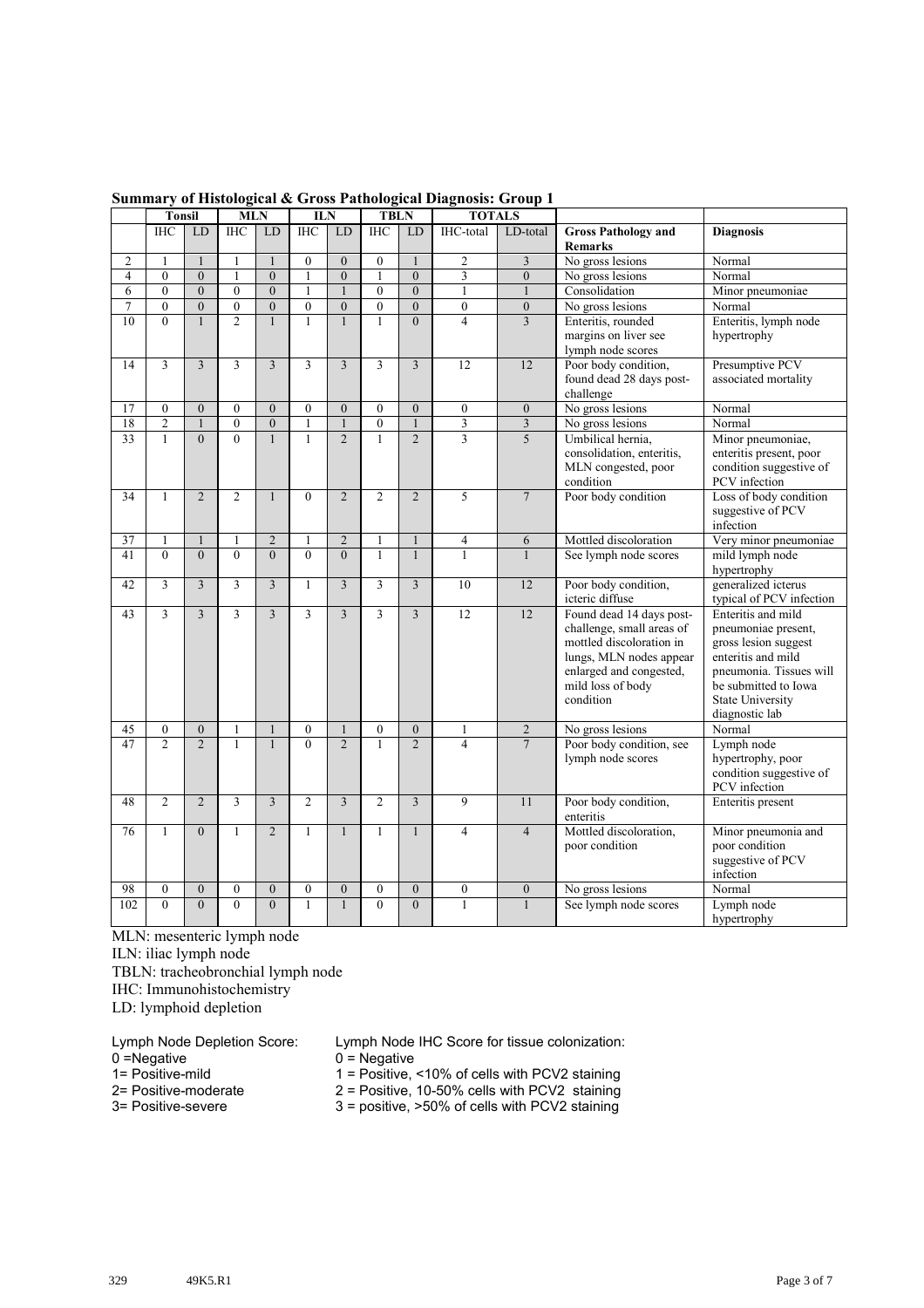|     | <b>Tonsil</b>  |                | <b>MLN</b> |                | <b>ILN</b>   |              | <b>TBLN</b>    |                | <b>TOTALS</b>    |                  |                                       |                                |
|-----|----------------|----------------|------------|----------------|--------------|--------------|----------------|----------------|------------------|------------------|---------------------------------------|--------------------------------|
| ID  | <b>IHC</b>     | LD             | <b>IHC</b> | <b>LD</b>      | <b>IHC</b>   | LD           | <b>IHC</b>     | <b>LD</b>      | IHC-total        | LD-total         | <b>Gross Pathology</b><br>and Remarks | <b>Diagnosis</b>               |
| 1   | $\Omega$       | $\theta$       | $\theta$   | $\theta$       | $\theta$     | $\theta$     | $\theta$       | $\overline{0}$ | $\theta$         | $\theta$         | No gross lesions                      | Normal                         |
| 3   | $\theta$       | $\theta$       | $\theta$   | $\theta$       | $\theta$     | $\theta$     | $\overline{0}$ | $\overline{0}$ | $\mathbf{0}$     | $\boldsymbol{0}$ | No gross lesions                      | Normal                         |
| 5   | $\Omega$       | $\overline{0}$ | $\Omega$   | $\overline{0}$ | $\Omega$     | $\theta$     | $\theta$       | $\overline{0}$ | $\boldsymbol{0}$ | $\overline{0}$   | No gross lesions                      | Normal                         |
| 8   | $\theta$       | $\theta$       | $\theta$   | $\theta$       | $\theta$     | $\theta$     | $\theta$       | $\overline{0}$ | $\theta$         | $\theta$         | No gross lesions                      | Normal                         |
| 12  | $\theta$       | $\theta$       | $\theta$   | $\theta$       | $\theta$     | $\theta$     | $\theta$       | $\overline{0}$ | $\mathbf{0}$     | $\boldsymbol{0}$ | See lymph node<br>scores              | Mild lymph node<br>hypertrophy |
| 13  | $\theta$       | 1              | $\theta$   | $\theta$       | $\mathbf{1}$ | 1            | $\theta$       | $\theta$       | $\mathbf{1}$     | $\overline{2}$   | No gross lesions                      | Normal                         |
| 15  | $\Omega$       | $\theta$       | $\theta$   | $\theta$       | $\theta$     | $\theta$     | $\theta$       | $\overline{0}$ | $\theta$         | $\theta$         | No gross lesions                      | Normal                         |
| 16  | $\Omega$       | $\theta$       | $\Omega$   | $\theta$       | $\Omega$     | $\Omega$     | $\Omega$       | $\overline{0}$ | $\theta$         | $\boldsymbol{0}$ | No gross lesions                      | Normal                         |
| 35  | $\theta$       | $\theta$       | $\Omega$   | $\theta$       | $\theta$     | $\theta$     | $\theta$       | $\overline{0}$ | $\overline{0}$   | $\boldsymbol{0}$ | No gross lesions                      | Normal                         |
| 36  | $\Omega$       | $\theta$       | $\Omega$   | $\theta$       | $\theta$     | $\theta$     | $\Omega$       | $\overline{0}$ | $\mathbf{0}$     | $\overline{0}$   | No gross lesions                      | Normal                         |
| 38  | $\Omega$       | $\theta$       | $\Omega$   | $\theta$       | $\Omega$     | $\theta$     | $\Omega$       | $\overline{0}$ | $\theta$         | $\boldsymbol{0}$ | No gross lesions                      | Normal                         |
| 39  | $\theta$       | $\overline{0}$ | $\theta$   | $\theta$       | $\mathbf{1}$ | $\mathbf{1}$ | $\mathbf{1}$   | 1              | $\overline{2}$   | $\overline{2}$   | No gross lesions                      | Normal                         |
| 40  | $\mathbf{1}$   | 1              | $\Omega$   | $\mathbf{1}$   | $\mathbf{1}$ | 1            | $\mathbf{1}$   | 1              | 3                | $\overline{4}$   | No gross lesions                      | Normal                         |
| 44  | $\theta$       | $\theta$       | $\theta$   | $\theta$       | $\theta$     | $\theta$     | $\theta$       | $\overline{0}$ | $\boldsymbol{0}$ | $\boldsymbol{0}$ | No gross lesions                      | Normal                         |
| 46  | $\Omega$       | $\theta$       | $\Omega$   | $\theta$       | $\theta$     | $\theta$     | $\Omega$       | $\overline{0}$ | $\boldsymbol{0}$ | $\mathbf{0}$     | No gross lesions                      | Normal                         |
| 82  | $\Omega$       | $\theta$       | $\theta$   | $\theta$       | $\Omega$     | $\theta$     | $\theta$       | $\overline{0}$ | $\theta$         | $\mathbf{0}$     | No gross lesions                      | Normal                         |
| 101 | $\overline{0}$ | $\theta$       | $\theta$   | $\theta$       | $\theta$     | $\theta$     | $\theta$       | $\overline{0}$ | $\boldsymbol{0}$ | $\boldsymbol{0}$ | No gross lesions                      | Normal                         |
| 103 | $\Omega$       | $\theta$       | $\Omega$   | $\theta$       | $\theta$     | $\theta$     | $\theta$       | $\overline{0}$ | $\boldsymbol{0}$ | $\boldsymbol{0}$ | See lymph node<br>scores              | Mild lymph node<br>hypertrophy |
| 104 | $\Omega$       | $\theta$       | $\theta$   | $\theta$       | $\theta$     | $\theta$     | $\theta$       | $\overline{0}$ | $\boldsymbol{0}$ | $\boldsymbol{0}$ | No gross lesions                      | Normal                         |
| 105 | $\theta$       | $\theta$       | $\Omega$   | $\overline{0}$ | $\theta$     | $\theta$     | $\theta$       | $\overline{0}$ | $\overline{0}$   | $\overline{0}$   | No gross lesions                      | Normal                         |

#### **Summary of Histological & Gross Pathological Diagnosis: Group 2**

MLN: mesenteric lymph node

ILN: iliac lymph node

TBLN: tracheobronchial lymph node

IHC: Immunohistochemistry

LD: lymphoid depletion

 $0 = Negative$ <br>  $1 = Positive$ -mild<br>  $1 = Positive$ ,  $1 = Positive$ 

Lymph Node Deletion Score: Lymph Node IHC Score for tissue colonization:<br>0 = Negative 0 = Negative

1= Positive-mild<br>
2 = Positive, <10% of cells with PCV2 staining<br>
2 = Positive, 10-50% cells with PCV2 staining

2= Positive-moderate  $2 =$  Positive, 10-50% cells with PCV2 staining<br>3= Positive-severe  $3 =$  positive,  $>50%$  of cells with PCV2 staining  $3$  = positive,  $>50\%$  of cells with PCV2 staining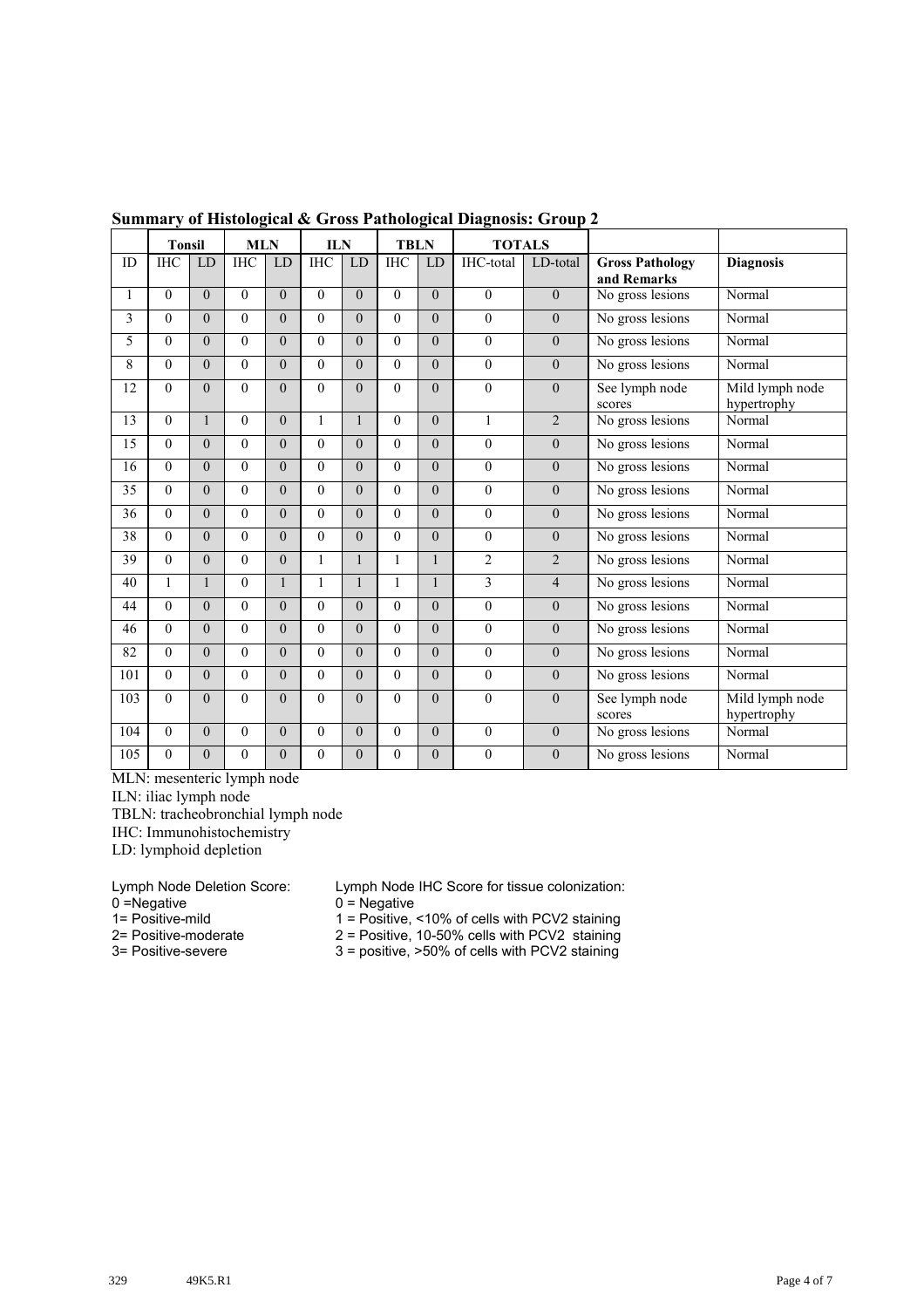| <b>Study Type</b>              | Efficacy                                                                                                            |                                  |               |  |  |  |  |  |  |  |
|--------------------------------|---------------------------------------------------------------------------------------------------------------------|----------------------------------|---------------|--|--|--|--|--|--|--|
| <b>Pertaining to</b>           | Mycoplasma hyopneumoniae                                                                                            |                                  |               |  |  |  |  |  |  |  |
| <b>Study Purpose</b>           | Efficacy against respiratory disease                                                                                |                                  |               |  |  |  |  |  |  |  |
| <b>Product Administration</b>  |                                                                                                                     | One dose, given intramuscularly. |               |  |  |  |  |  |  |  |
| <b>Study Animals</b>           | Commercial pigs, 12 days $\pm 1$ day of age. 22 vaccinates and 21                                                   |                                  |               |  |  |  |  |  |  |  |
|                                | controls.                                                                                                           |                                  |               |  |  |  |  |  |  |  |
| <b>Challenge Description</b>   | All pigs were challenged 33 days after vaccination with                                                             |                                  |               |  |  |  |  |  |  |  |
|                                | Mycoplasma hyopneumoniae.                                                                                           |                                  |               |  |  |  |  |  |  |  |
| <b>Interval observed after</b> | Lungs evaluated 37 days after challenge for percent of the lung                                                     |                                  |               |  |  |  |  |  |  |  |
| challenge                      | mass that was abnormal (consolidated).                                                                              |                                  |               |  |  |  |  |  |  |  |
| <b>Results</b>                 | Summary of lung consolidation                                                                                       |                                  |               |  |  |  |  |  |  |  |
|                                | <b>Treatment Group</b>                                                                                              | Lung consolidation               |               |  |  |  |  |  |  |  |
|                                |                                                                                                                     | $0\%$                            | $0.50\%$<br>↘ |  |  |  |  |  |  |  |
|                                | <b>Vaccinates</b>                                                                                                   | 11/22                            | 9/22          |  |  |  |  |  |  |  |
|                                | <b>Controls</b>                                                                                                     | 2/20                             | 18/20         |  |  |  |  |  |  |  |
|                                | 1 pig in the control group died, unrelated to the study, prior to<br>challenge.<br>Raw data shown on attached page. |                                  |               |  |  |  |  |  |  |  |
| <b>USDA Approval Date</b>      | 12/17/2013                                                                                                          |                                  |               |  |  |  |  |  |  |  |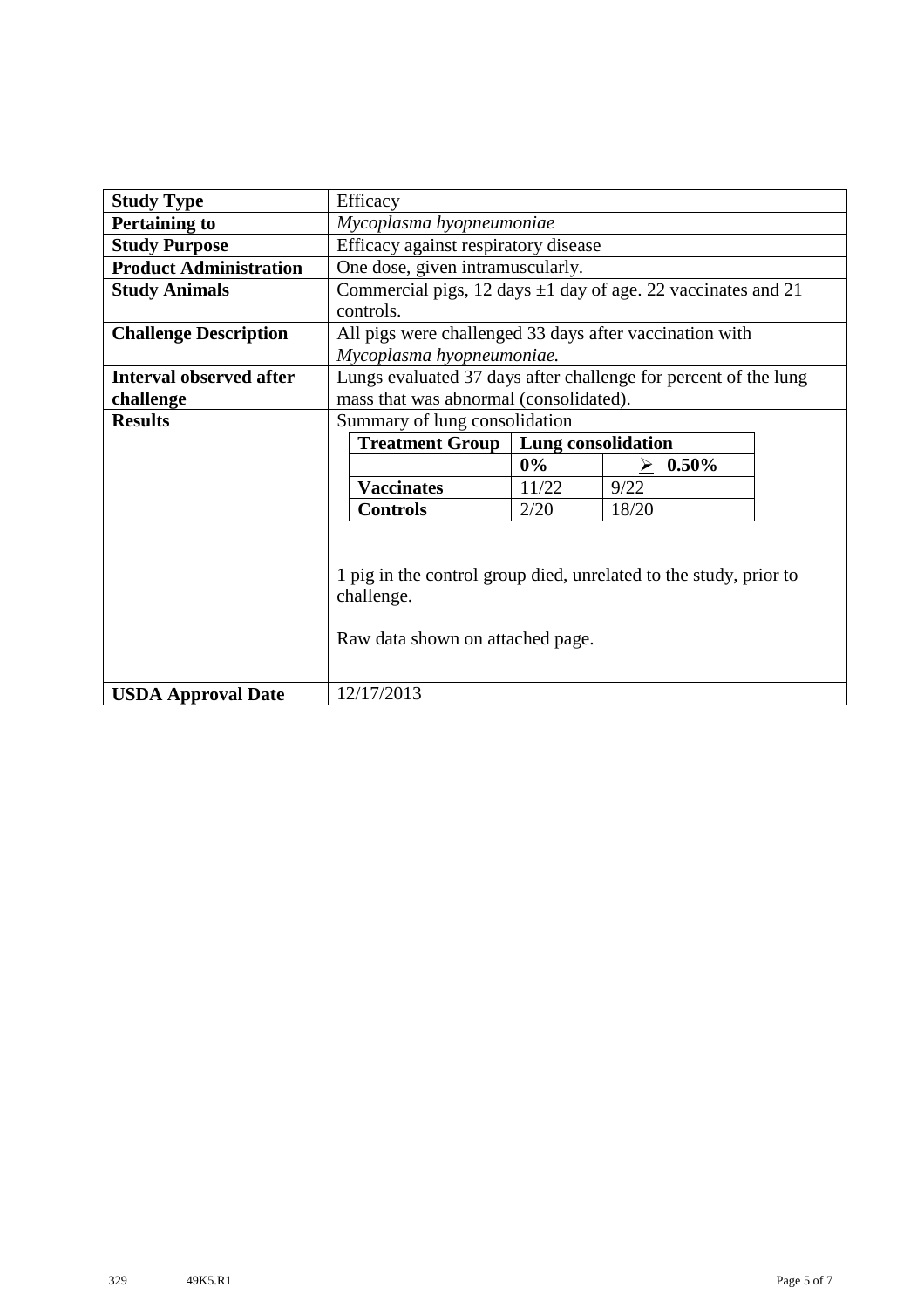| <b>Vaccinate</b> | <b>Control</b>   |
|------------------|------------------|
| $\bf{0}$         | $\boldsymbol{0}$ |
| $\boldsymbol{0}$ | $\bf{0}$         |
| $\bf{0}$         | 0.50             |
| $\bf{0}$         | 1.00             |
| $\boldsymbol{0}$ | 1.00             |
| $\boldsymbol{0}$ | 4.00             |
| $\boldsymbol{0}$ | 5.00             |
| $\bf{0}$         | 5.50             |
| $\boldsymbol{0}$ | 6.00             |
| $\boldsymbol{0}$ | 6.25             |
| $\boldsymbol{0}$ | 6.50             |
| 0.50             | 6.75             |
| 0.50             | 8.00             |
| 1.00             | 9.00             |
| 1.00             | 9.75             |
| 1.25             | 10.00            |
| 1.50             | 11.75            |
| 2.50             | 12.50            |
| 3.00             | 14.25            |
| 5.00             | 16.50            |
| 6.25             |                  |
| 15.50            |                  |

## **Lung consolidation scores (%), in order of rank:**